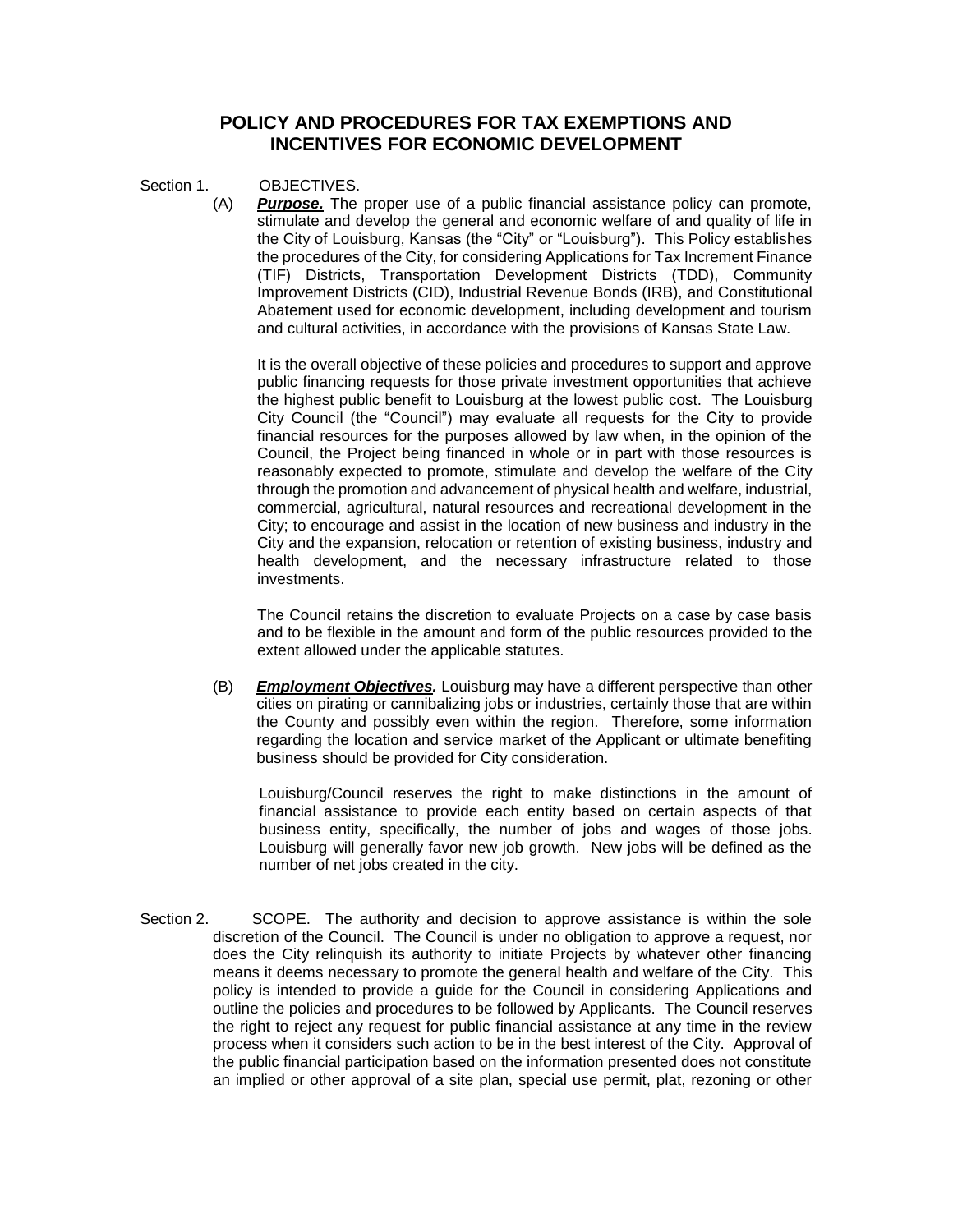land development requirement. All proposals for development are subject to land use approvals by the appropriate body.

The policy for considering Applications for Tax Increment Finance Districts used for economic development is in accordance with the provisions of TIF Project authorized pursuant to K.S.A. 12-1770 et seq. (the "TIF Act").

The policy for considering Applications for Transportation Development Districts used for economic development is in accordance with the provisions of K.S.A. 12-17,140 *et seq.* and any amendments thereto (the "TDD Act").

The policy for considering Applications for Community Improvement Districts used for economic development is in accordance with the provisions of K.S.A. 12-6a26 through K.S.A. 12-6a36, inclusive (the "CID Act").

The policy for considering Applications for Industrial Revenue Bonds used for economic development is in accordance with K.S.A. 12-1740 to 12-1749d, inclusive (the "IRB Act").

The policy for considering Applications for Constitutional Abatement used for economic development is in accordance with Article 11, Section 13 of the Constitution of the State of Kansas and K.S.A. 79-213 and 79-251.

- Section 3. DEFINITIONS. For the purpose of this Policy, the words or phrases as used in this Policy shall have meaning or be construed as follows, unless otherwise defined by State Statute.
	- (A) *Abatement.* Annual amount of ad valorem property taxes waived.
	- (B) *Applicant.* The individual(s) or business(es) and its officers, employees, and agents requesting approval of the Application for public financial participation.
	- (C) *Bonds.* The TDD/CID Bonds shall be special obligation bonds. If the City Council deems an extraordinary case exists, general obligation bonds may be issued. The debt service on special obligation bonds will be paid from the special assessments or sales tax described above or from any other funds pledged to the payment of the bonds, or a combination of any of the foregoing, and the City will not be obligated to pay principal and interest on the bonds if there is a shortfall in special assessment or sales tax collections. Special bonds issued to finance a Project must mature in no more than 22 years. Special obligation bonds will not count against statutory limitations on bonded indebtedness. Bonds issued pursuant to the Act do not need to be sold at public sale. The interest on all bonds issued pursuant to the Act is exempt from all State taxes except inheritance taxes.
	- (D) *CID Project.* Any Project or undertaking whether within or without the CID, to;
		- 1. acquire, improve, construct, demolish, remove, renovate, reconstruct, rehabilitate, maintain, restore, replace, renew, repair, install, relocate, furnish, equip or extend:
			- a. buildings, structures and facilities;
			- b. sidewalks, streets, roads, interchanges, highway access roads, intersections, alleys, parking lots, bridges, ramps, tunnels, overpasses and underpasses, traffic signs and signals, utilities, pedestrian amenities, abandoned cemeteries, drainage systems, water systems, storm systems, sewer systems, lift stations, underground gas, heading and electrical services and connections located within or without the public right-of-way, water mains and extensions, and other site improvements;
			- c. parking garages;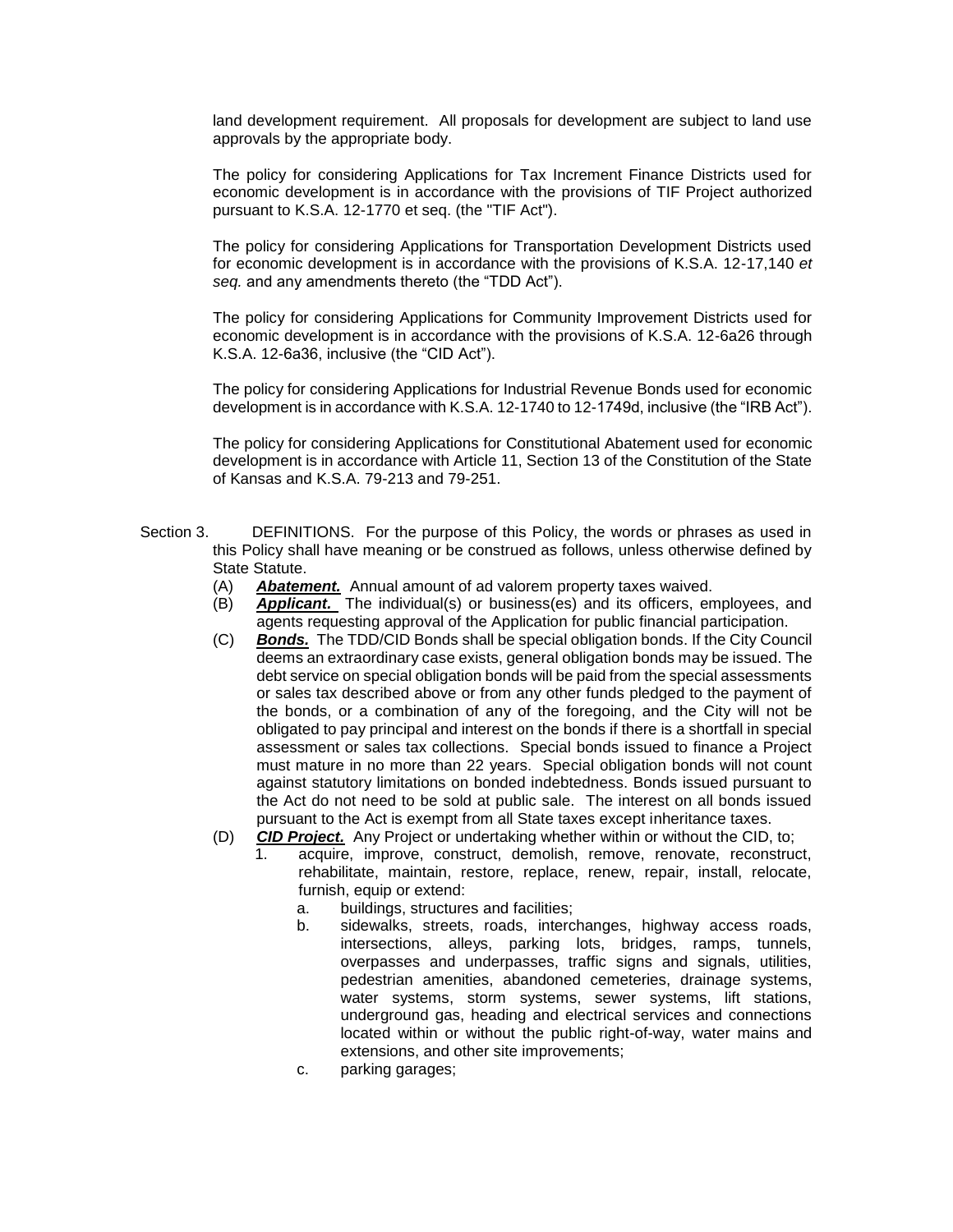- d. streetscape, lighting, street light fixtures, street light connections, street light facilities, benches or other seating furniture, trash receptacles, marquees, awnings, canopies, walls and barriers;
- e. parks, lawns, trees and other landscape;
- f. communication and information booths, bus stops and other shelters, stations, terminals, hangars, rest rooms and kiosks;
- g. paintings, murals, display cases, sculptures, fountains and other cultural amenities;
- h. airports, railroads, light rail and other mass transit facilities;
- i. lakes, dams, docks, wharfs, lake or river ports, channels and levies, waterways and drainage conduits.
- 2. Within the CID, to operate or to contract for the provision of music, news, child care, or parking lots or garages, and buses, minibuses or other modes of transportation.
- 3. Within the CID, to provide or contract for the provision of security personnel, equipment or facilities for the protection of property and persons.
- 4. Within the CID, to provide or contract for cleaning, maintenance and other services to public or private property.
- 5. Within the CID, to produce and promote any tourism, recreational or cultural activity or special event, including, but not limited to, advertising, decoration of any public place in the CID, promotion of such activity and special events and furnishing music in any public place.
- 6. Within the CID, to support business activity and economic development, including but not limited to, the promotion of business activity, development and retention and the recruitment of developers and business.
- 7. Within the CID, to provide or support training programs for employees of businesses.
- 8. Within the CID, to contract for or conduct economic impact, planning, marketing or other studies.
- (E) *Development Agreement.* A written agreement between the City and an Applicant for the completion of a development or redevelopment Project. Such agreement shall address issues involved in the Project, including but not limited to the following: Schedule of construction; acquisition of land; eligible expenses; scope of development (including development criteria); indemnity of the City and insurance requirements; reimbursement of City costs; financing (private and/or public); transfer restrictions prior to completion; maintenance and restrictive covenants; City inspection and information access rights; reporting requirements; and remedies upon default.
- (F) *Enterprise Fund.* A fund established by a governmental entity to account for operations of an enterprise activity. Enterprise funds generally are segregated as to purpose and use from other funds and accounts of the governmental entity with the intent that revenues generated by the enterprise activity and deposited to the enterprise fund will be devoted principally to funding all operations of the enterprise activity, including payment of debt service on securities issued to finance such activity. In some cases, however, the governmental entity may be permitted to use moneys in an enterprise fund for other purposes and to use other funds to pay costs otherwise payable from the enterprise fund.
- (G) *Finance Team.* A Committee comprised of city staff as designated appropriate by the City Administrator, the Mayor or designee, the City's financial advisor and the City's bond counsel, or their designees, whose function is to review public financial participation applications and make recommendations for approval or denial to the Council.
- (H) *New Jobs.* The number of net jobs created within the City of Louisburg.
- (I) *Payment in Lieu of Tax.* An annual payment by the Applicant to the taxing jurisdictions, which is paid in the place of property tax.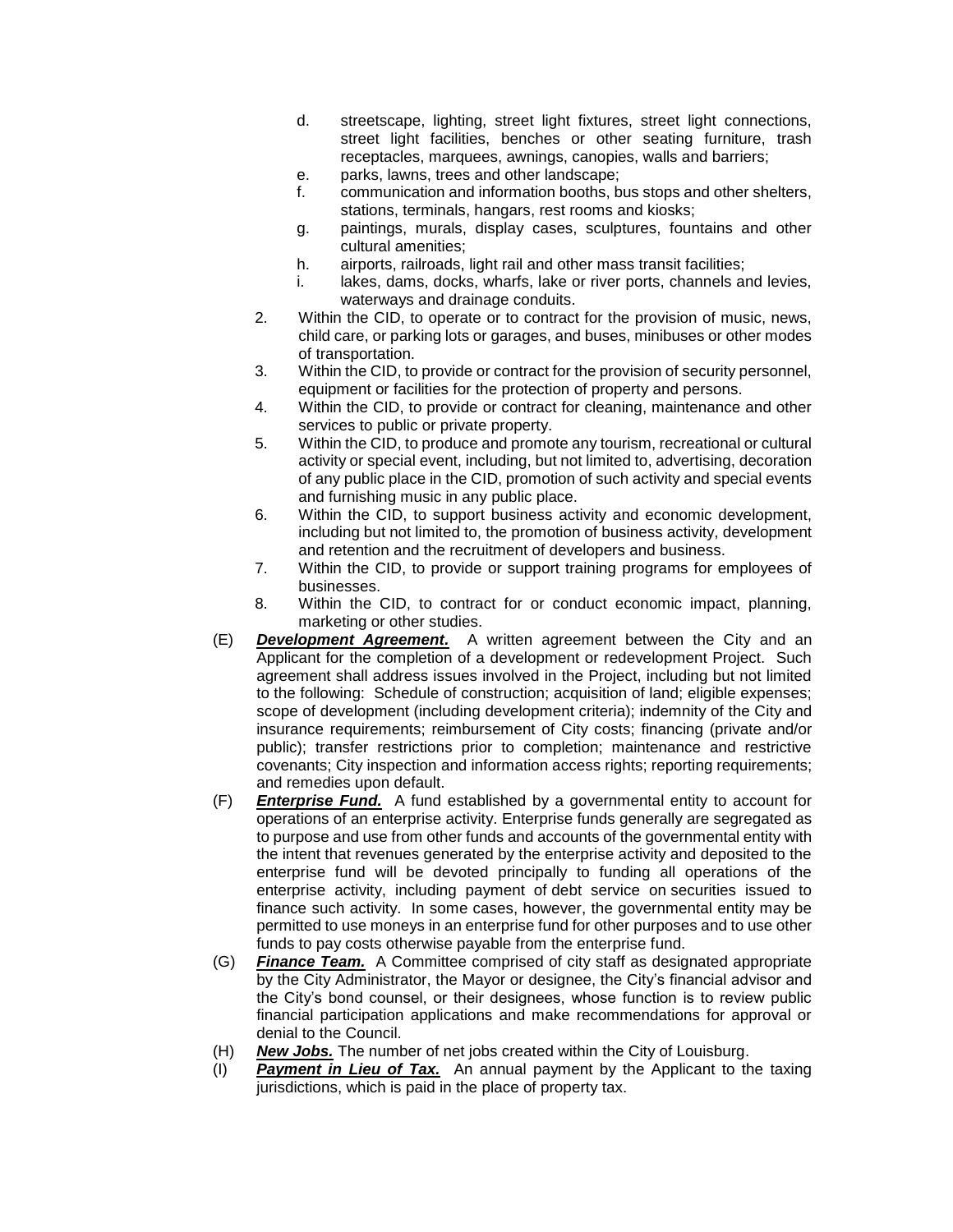- (J) *STAR Project:* A Sales Tax and Revenue Bond (STAR) Project is a project whereby STAR Bonds are issued to finance Redevelopment Project Costs if the Secretary of Commerce makes a finding that the Project will create a major tourism area, is the restoration of an historic theater, has been designated as a "special bond project," or is a major motorsports complex. The incentive was established by K.S.A 12-17,166. Additional restrictions are placed on Redevelopment Project Costs financed with proceeds of STAR Bonds, specifically excluding elimination of financing of personal property, and are required to have prior approval of the Secretary. For cities located within metropolitan statistical areas, a "special bond project" is defined as a redevelopment project with: (1) at least \$50 million capital investment and (2) \$50 million in projected gross annual sales revenues. For cities that are not within a metropolitan statistical area, the Secretary of Commerce must make a finding that the special bond project would be of regional or statewide importance. A special bond project may not include a gambling casino. STAR Bonds are tax increment revenue ("TIF") bonds that have access to an additional source of revenue state sales and use tax revenues. All of the requirements of the TIF Act must also be complied with for a STAR Bond project, including creation of a District and approval of a Plan. The feasibility study required for a STAR Bond project must determine the effect on any other STAR Bond projects in Kansas. In addition, a marketing study must be undertaken to determine the impact of the STAR Bond project on similar businesses within the redevelopment project area. In order to use the state sales tax generated by the special bond project as a revenue stream to repay the STAR Bonds, the issuing city must commit to also pledge 100% of the city and county sales taxes that the city receives within the redevelopment project area to pay the STAR Bonds.
- (K) *State Director of Taxation and Disbursement of CID Sales Tax Funds.* The State Director of Taxation shall cause a CID sales tax to be collected upon receipt of a certified copy of the resolution authorizing the levy of the sales tax. Sales taxes collected are remitted by the Secretary of Revenue to the State Treasurer for deposit in the State Treasury. The State Treasurer credits 2% of all taxes collected to the CID sales tax administration fund (but not to exceed \$60,000 in any fiscal year) for administration and enforcement costs. The remainder of the sales tax collected is deposited in the CID sales tax fund. All funds in the CID sales tax fund are remitted at least quarterly to the County for disbursement to compensate for Project costs.
- (L) *TDD Project.* Any Project or undertaking whether within or without the TDD, to improve, construct, reconstruct, maintain, restore, replace, renew, repair, install, furnish, equip or extend any bridge, street, road, highway access road, interchange, intersection signing, signalization, parking lot, bus stop, station, garage, terminal, hangar, shelter, rest area, dock, wharf, lake or river port, airport, railroad, light rail or other mass transit facility or any other transportation related Project or infrastructure including, but not limited to, utility relocation; sanitary and storm sewers and lift stations; drainage conduits, channels and levees; street light fixtures, connection and facilities; underground gas, water, heating and electrical services and connections located within or without the public right-of-way; sidewalks and pedestrian underpasses or overpasses; and water main and extensions.
- (M) *TIF Project:* A TIF Project is authorized pursuant to K.S.A. 12-1770 et seq. (the "Act") and authorizes cities to create redevelopment districts, acquire certain property and to issue special obligation bonds and/or full faith and credit tax increment bonds for the financing of redevelopment projects. Any city proposing to undertake one or more redevelopment projects (the "Project") must create a redevelopment district (the "District") by adoption of an ordinance, which District may contain multiple redevelopment project areas. The District must be located in an eligible area, which is a blighted area, a conservation area, enterprise zones established prior to July 1, 1992 located within cities, a historic theater, a major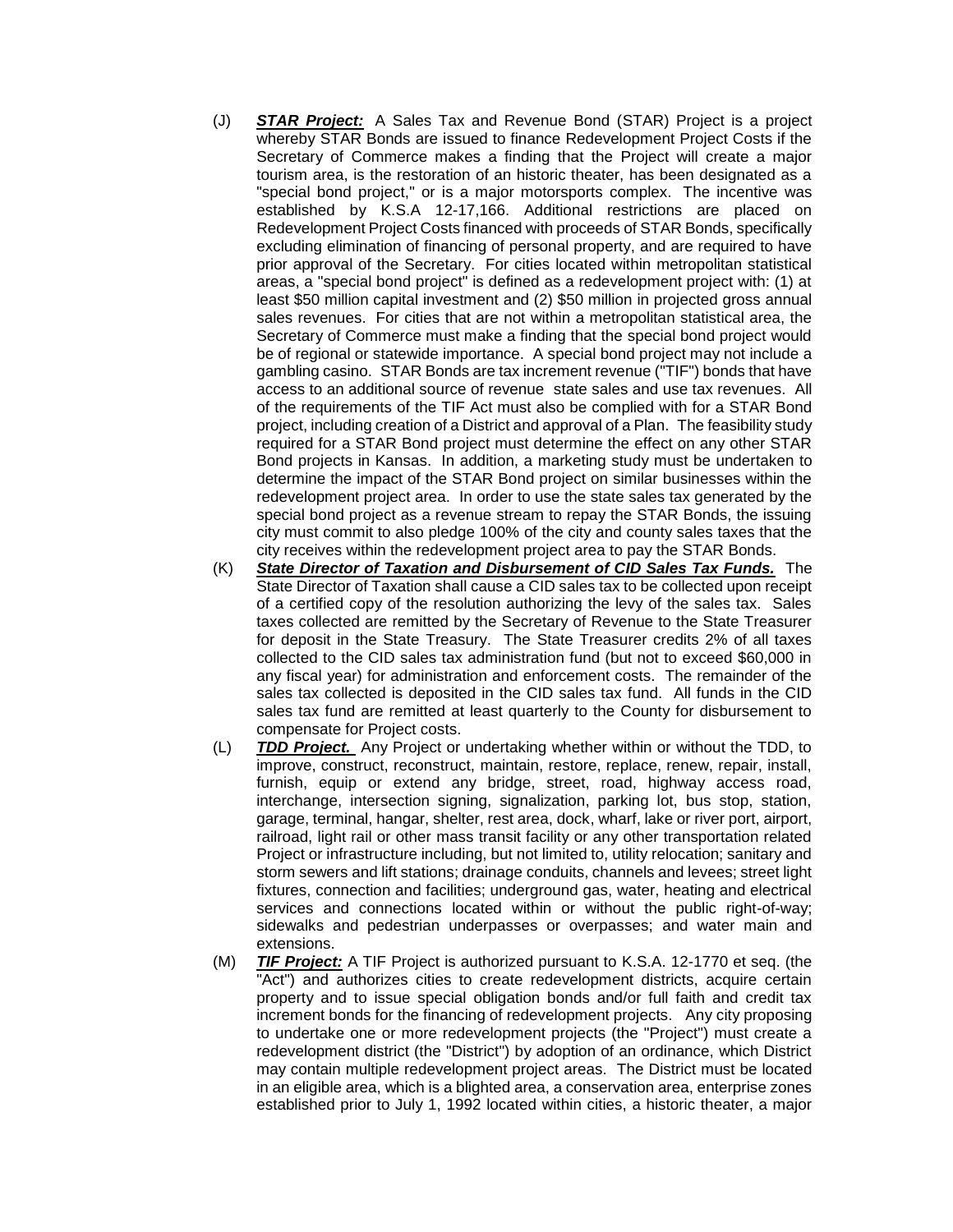tourism area or a major commercial entertainment and tourism area or bioscience development area as determined by the secretary of commerce. The District may also include property outside of the city with the consent of the county commission. The city is required to conduct a public hearing on the creation of the District. At the conclusion of such public hearing, the governing body of the city may create the District, by ordinance adopted by a majority vote. No privately owned property shall be acquired and redeveloped under the provisions of the Act if the board of county commissioners or the board of education levying taxes on property proposed to be included in the District determines that the proposed District will have an adverse effect on such county or school district. The city must also prepare a redevelopment project plan (the "Plan") in consultation with the planning commission of the city. The Plan must contain, among other items, a summary of the comprehensive feasibility study showing the benefits derived from the Project will exceed the costs and that the income therefrom will be sufficient to pay for the Project, a description of the buildings and facilities proposed to be constructed or improved and a relocation assistance plan for property owners within the District.

# Section 4. TRANSPORTATION DEVELOPMENT DISTRICTS (TDD) POLICY<br>(A) **Application.** Interested parties shall submit a TDD request via the Applic

- Application. Interested parties shall submit a TDD request via the Application for public financial participation provided by the City. City staff shall review all TDD Applications for compliance with City policy and Kansas (the "State") law and make a recommendation for preliminary approval and a decision to forward an Application to the City Council for consideration and action. If the Finance Team believes the Application meets the criteria set forth in this Policy and should be recommended for approval, the Finance Team will work with the petitioner(s) to prepare a petition and develop a Finance Plan to present to the Council when it considers the petition to establish the District.
- (B) *Petition.* TDD proceedings shall be initiated by petition, on a form prescribed by the City and containing the information required in K.S.A. 12-17,140 *et seq*., as amended after receiving preliminary approval from the Finance Team. A TDD petition must be submitted with signatures of 100% of the property owners of all of the land area within the proposed District.
- (C) *Boundaries.* The District boundaries and the method of financing the Project shall not require that all property that is benefited by the Project, whether or not the benefited property is within the District, be included in the District or be subject to an assessment or the TDD sales tax.
- (D) *Term.* The Council shall review the financial feasibility of each District proposed for consideration and shall use this information in determining the appropriate term of the District. Any TDD sales tax shall expire no later than the date the bonds issued to finance such Project or refunding bonds issued for the Project mature. TDD Bonds issued to finance the Project shall mature no more than twenty-two (22) years from date of issue, unless otherwise provided by law.
- (E) *Criteria for Use of Transportation Development District.* The decision to establish a transportation development district is within the sole discretion of the Council. In determining whether or not to approve a petition to establish a District, the Council will evaluate whether or not creation of a TDD is in the City's best interest, by considering one or more of the following criteria:
	- 1. Promote and support efforts to redevelop retail sites to provide for reinvestment in the city;
	- 2. Stimulate quality, retail development to enhance the City's economic base;
	- 3. Attract and promote mixed use, urban development;
	- 4. Allow for the construction of transportation related infrastructure beyond what the City requires or would otherwise build;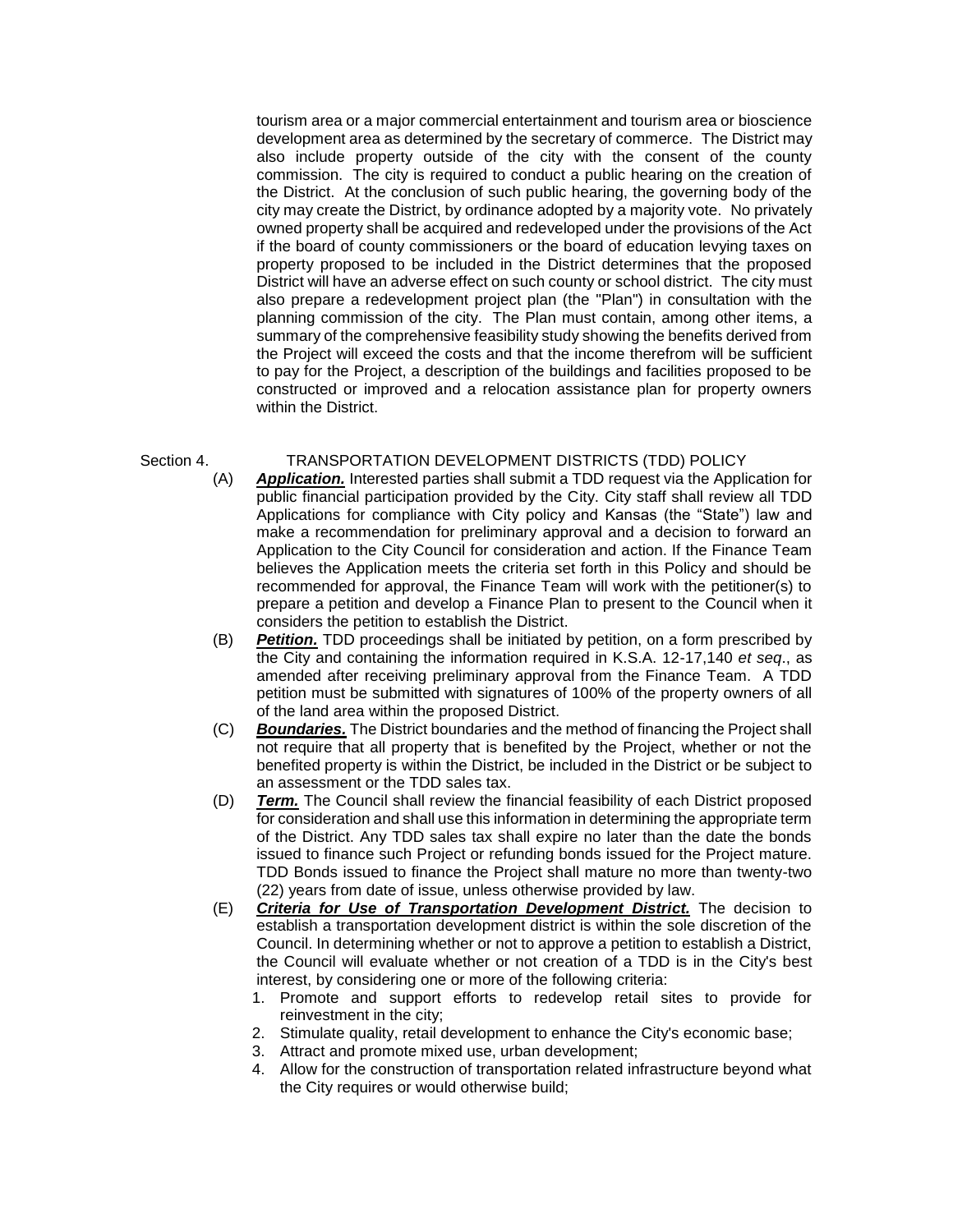- 5. The Project will be located in an area that has been targeted by the Council for economic development or redevelopment; or has specific site constraints making development more difficult or costly;
- 6. Recommendation of the Finance Team;
- 7. Whatever other factors the Council deems relevant to its decision.
- (F) *Conformance to Local Requirements, Including:*
	- 1. Compliance with uses anticipated in the Comprehensive Plan;
	- 2. High degree of architectural design and site layout;
	- 3. Enhanced use of landscaping, water quality best management practices and other sustainable features;
	- 4. Design of infrastructure to meet public and/or private standards.
- (G) *Additional Considerations*
	- 1. Cost of the proposed improvements identified in the Project;
	- 2. Sources of funding, including the amount of equity funding in comparison to public funding;
	- 3. Payment risk mitigation mechanisms offered by the Applicant;
	- 4. Experience and stability of the Developer;
	- 5. Whether or not tenants are in place, and the nature and quality of the tenants;
	- 6. Economic competition the Project has and is expected to have in the future; and
	- 7. Impact to current businesses within the City.

# Section 5. COMMUNITY IMPROVEMENT DISTRICT (CID) POLICY

- (A) *Application.* Interested parties shall submit a CID request via the Application for public financial participation provided by the City. City staff shall review all CID Applications for compliance with City policy and Kansas (the "State") law and make a recommendation for preliminary approval and a decision to forward a petition to the Council for consideration and action. A proposed petition shall accompany each Application for a CID. If the Finance Team believes the Application and proposed petition meets the criteria set forth in this Policy and should be recommended for approval, the Finance Team will work with the petitioner(s) to develop a Finance Plan to present to the Council when it considers the petition to establish the CID.
- (B) *Petition*. A valid CID petition must be submitted with signatures of either of the following:
	- 1. 100% of the property owners of all of the land area within the proposed Special Assessment CID who seek financing solely by assessment. If all landowners petition for a CID, then the City may proceed with its creation by a majority vote of the Council and assessments without notice or public hearing; or
	- 2. Property owners representing more than 55% of the land area of the proposed Sales Tax CID and also signed by property owners collectively owning more than 55% of the assessed value of the land within the proposed CID. If this petition method is utilized, then the City will be required to adopt a resolution giving public notice of a hearing on the advisability of the creation and financing of a CID. The Council may adopt a resolution by a majority vote to authorize the Project and create the CID.
- (C) *Boundaries.* The CID boundaries and the method of financing for the project shall not require that all property that is benefited by the Project, whether or not the benefited property is within the CID, be included in the CID or be subject to an assessment or the CID sales tax.
- (D) *Term.* The Council shall review the financial feasibility of each CID proposed for consideration and shall use this information in determining the appropriate term of financing for Projects within the CID. Any CID sales tax shall expire no later than the date the bonds issued to finance such Project, or refunding bonds issued for the Project, mature. In the event pay-as-you-go financing is utilized, CID sales tax shall expire twenty-two (22) years from the date the State Director of Taxation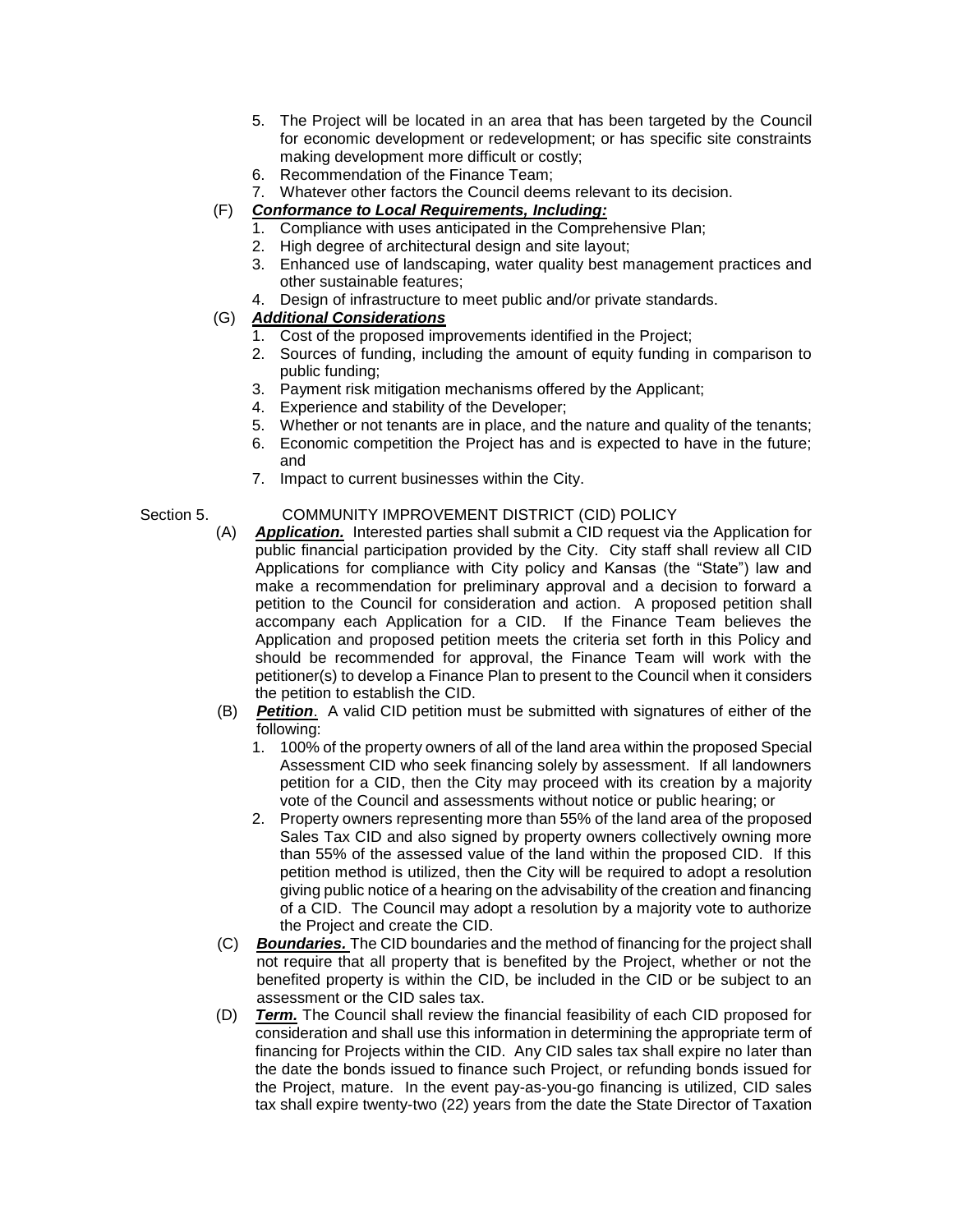begins collecting such tax or when the bonds or pay-as-you-go costs have been paid. CID Bonds shall mature no more than twenty-two (22) years from date of issue.

- (E) *Public Hearing.* No Council public hearing consideration will occur unless all information is provided at least fifteen (15) business days prior to any such scheduled meeting. All fees and requirements of a funding agreement must also be met before Council consideration.
- (F) *Criteria for Use of Community Improvement District*. The decision to establish a CID is within the sole discretion of the Council. In determining whether or not to approve a petition to establish a CID, the Council will evaluate whether or not the creation of a CID is in the City's best interest, by considering one or more of the following criteria:
	- 1. Promotes and supports efforts to develop or redevelop commercial sites to provide for reinvestment in the city;
	- 2. Stimulates quality, retail development to enhance the City's economic base;
	- 3. Allows for the construction of infrastructure, including the construction of infrastructure beyond what the City would require or otherwise build;
	- 4. The Projects will be located in an area that has been targeted by the Council for economic development or redevelopment; or has specific site constraints making development more difficult or costly;
	- 5. The impact on other infrastructure systems, to include the cost of core system extensions to areas not adjacent to existing systems;
	- 6. The financial risk to the City and any other government units of the financing proposal, to include exposure of the general property tax levy, enterprise funds positions and credit rating;
	- 7. Recommendation of the Finance Team;
	- 8. Other factors the Council deems relevant to its decision.

# (G) *Conformance to Local Requirements, Including:*

- 1. Compliance with uses anticipated in the Comprehensive Plan;
- 2. High degree of architectural design and site layout;
- 3. Enhanced use of landscaping, water quality best management practices and other sustainable features;
- 4. Design of infrastructure to meet public and/or private standards.

# (H) *Additional Considerations*:

- 1. Cost of the proposed improvements identified in the CID;
- 2. Sources of funding, including the amount of equity funding in comparison to public funding;
- 3. Payment risk mitigation mechanisms offered by the Applicant;
- 4. Experience and stability of the proposed developer;
- 5. Whether or not tenants are in place, and the nature and quality of the tenants;
- 6. Economic competition the Projects within the CID has and is expected to have in the future; and
- 7. Impact to current businesses within the City.

#### Section 6. TDD & CID FINANCING METHODS

- (A) *TDD Sources of Funds*. TDD Projects may be financed by any or all of the following sources:
	- 1. Special assessments imposed in the District pursuant to the TDD Act which have been paid in full prior to the date set by the Council as provided in the General Improvement and Assessment Law, K.S.A. 12-6a01, and amendments thereto;
	- 2. Special assessments imposed in the District pursuant to the TDD Act, to be paid in installments;
	- 3. A pledge of all of the revenue received from a TDD sales tax on the selling of tangible personal property at retail, or rendering or furnishing services taxable pursuant to the provisions of the Kansas retailer's sales tax act, within a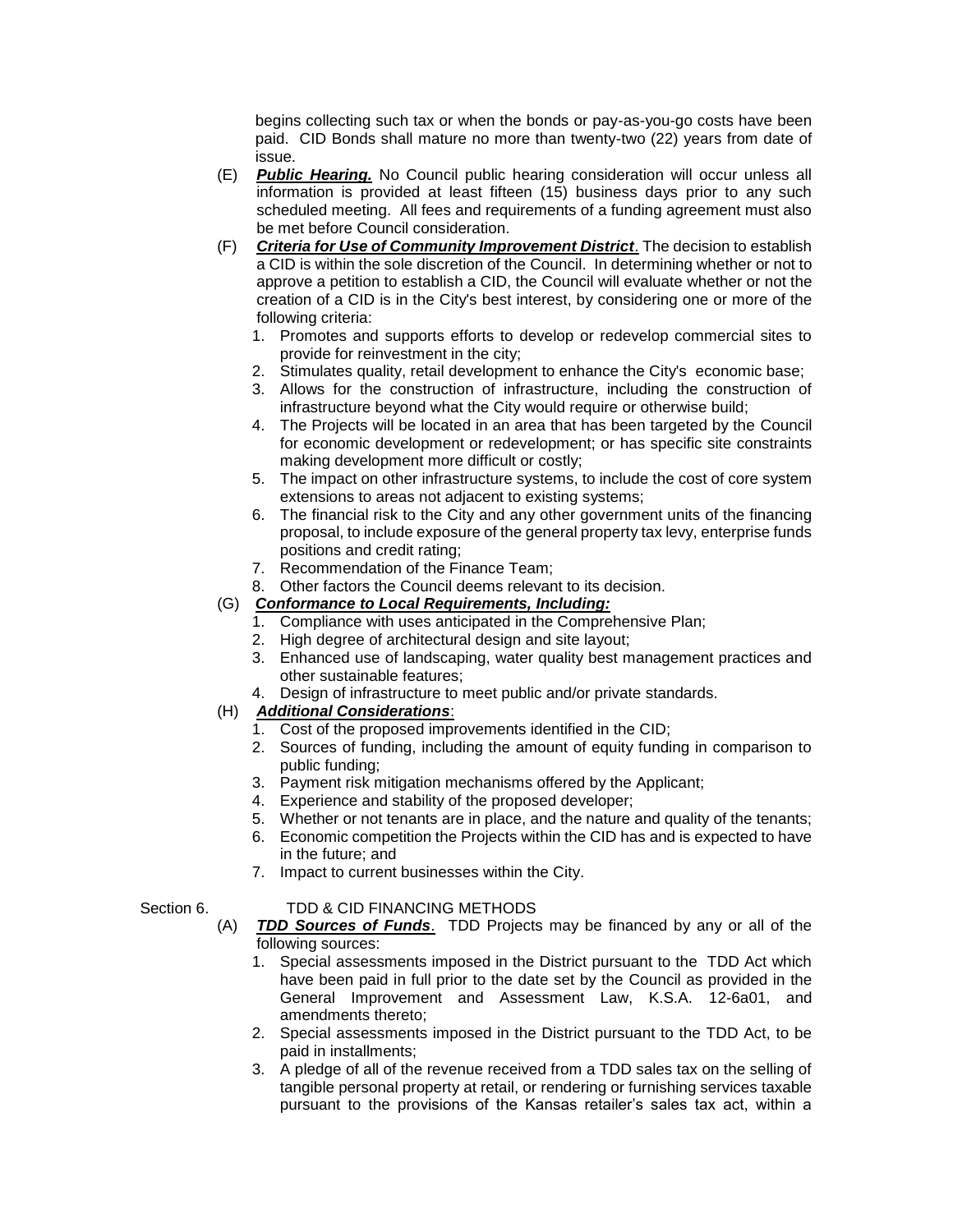District, in any increment of .10% or .25% not to exceed 1% as authorized by K.S.A. 12-17,145, and amendments thereto ("TDD sales tax"); and

- 4. Any other funds annually appropriated by the Council.
- (B) *CID Source of Funds.* Eligible CID Projects may be financed by any single, a combination, or all of the following sources:
	- 1. CID Special Assessments imposed on property in the CID pursuant to the CID Act which have been paid in full prior to the date set by the Council as provided in the General Improvement and Assessment Law, K.S.A. 12-6a01, *et. seq*. Two exceptions to the General Improvement and Assessment Law are provided:
	- a. No assessments can be levied against the City-at-large; and
	- b. If a Project is also financed by a pledge of sales tax revenues or annually appropriated funds of the City, the amount of each annual special assessment may be reduced or eliminated to the extent that sufficient taxes and/or funds have been received to pay the debt service on any bonds issued pursuant to the Act.
	- 2. A pledge of all of the revenue received from a CID Sales Tax on the selling of tangible personal property at retail or rendering or furnishing services taxable pursuant to the provisions of the Kansas retailer's sales tax act, within a CID, in any increment of .10% or .25%, not to exceed 2% (the "CID Sales Tax"), as authorized by the Act; or
	- 3. Any other funds annually appropriated by the Council.
- (C) *Finance Plan*. If the Finance Team reviews the Application and the petition and finds it in the City's best interest to recommend creation of the TDD or CID to the Council, the Finance Team will work with the Applicant to create a Finance Plan which shall be presented to the Council for consideration along with the petition. The Finance Plan shall address the recommended method of financing and specific terms associated therewith.

### (D) *Bonds.*

- 1. The City may issue TDD or CID Bonds to finance a Project. Guidelines for the issuance of TDD/CID Bonds include:
	- a. If bonds are issued, the sales tax imposed to pay the bonds shall expire no later than the date the bonds mature, unless being used to fund ongoing operations;
	- b. If pay-as-you-go financing is utilized, the sales tax imposed shall expire 22 years from the date the State Director of Taxation begins collecting the tax or when all Project costs have been paid; and
- 2. Bonds issued under this Policy must include security for the bonds of a sufficient amount to minimize any risk of default and be allowed by State and Federal Tax laws.
- 3. Bonds must initially be offered in denominations of \$100,000 or greater. These minimum denominations may be reduced (upon consultation with the City's bond counsel and financial advisor) when one or more of the following are met:
	- a. The Projects being bond financed are substantially leased;
	- b. The estimated revenue stream yields significant debt service coverage on the bonds;
	- c. Construction of the Projects being bond financed is 100% complete;
	- d. The repayment term is less than or equal to 60% of the maximum permitted repayment term; and/or
	- e. Waiver of the minimum denomination provision by the Council.
- 4. If a negotiated sale of the bonds is necessary, the City will normally select the underwriter(s) needed to structure, price, and sell the bonds through a competitive process. Exceptions to this process may be approved by the City Administrator upon consultation with the City's bond counsel and financial advisor. City staff and the City's financial advisor will be directly involved in all negotiated sale pricing.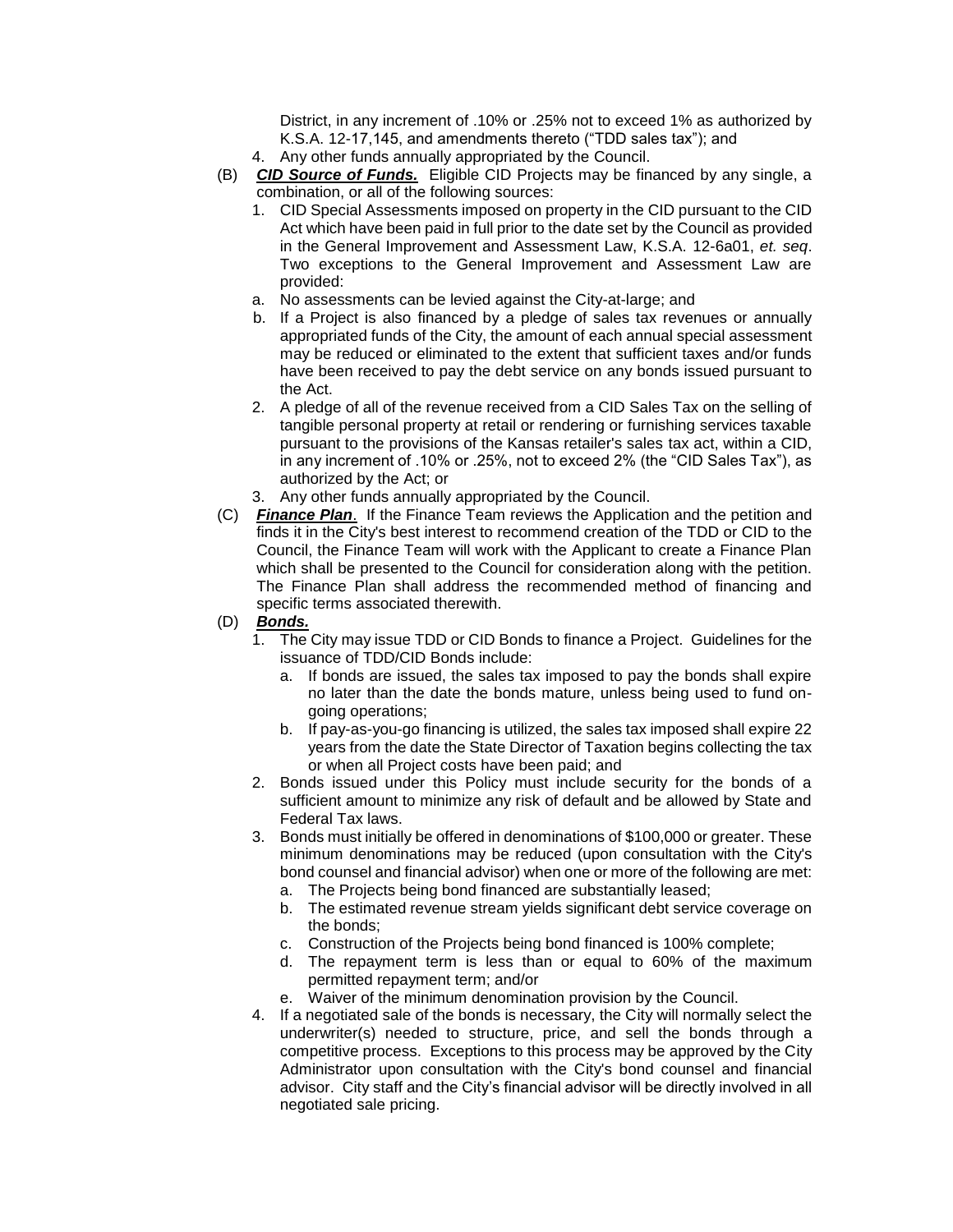5. At its sole discretion, the City may require that an independent feasibility study of future TDD/CID revenues be performed, with any such cost born by the Applicant if not otherwise reimbursed from Bond Proceeds.

(E) *Annual Appropriation.* The Council may choose, but is not obligated, to annually appropriate funds to secure TDD/CID revenue bonds. In the event this security option is put forth, the financing plan shall specifically address the risk mitigation steps to ensure an extremely low probability of the City having to use its general revenues for debt service. Furthermore, provisions should be made to reimburse the City for any payments made by the City for any TDD / CID revenue bonds unless the Council specifically exempts any replenishment or reimbursement provision.

- (F) *Reimbursement TDD/CID***.** Petitioner(s) may be reimbursed for Projects within the TDD/CID on a "pay-as-you-go" basis until the Council determines issuance of bonds is viable and in the City's best interest.
- (G) *Funds*. Funds and accounts shall be established in conformance with applicable regulations.
- (H) *Development Agreement.*
	- 1. Prior to beginning development of the Project (including the issuance of bonds), the Applicant shall execute a Development Agreement as approved by the Council.

# Section 7. **INDUSTRIAL REVENUE BONDS (IRB)**

- (A) *Goals.* The primary goal of IRB financing is to promote and stimulate economic development in the City by providing a financing tool which does not constitute a debt obligation of the City.
- (B) *Eligibility.* Only those Projects which qualify under Kansas Law will be eligible for IRB financing. IRB financing will generally be discouraged when the effect would be to grant an unfair financial advantage to one firm over other firms within the local market structure.

A housing Project will only be considered for IRB financing if such Project will either set aside a minimum of half of the units for individuals earning 50% or less of the median area income, or set aside a minimum of three-fourths of the units for individuals earning 60% or less of the median area income as defined in State tax credit guidelines for affordable housing Projects.

- (C) *Review Criteria*. The following criteria and factors shall be used in evaluating Applications for IRB financing:
	- 1. Quality job creation and wages;
	- 2. Capital investment;
	- 3. Diversification of the local economy;
	- 4. The extent to which the Project would meet an identified need in the county.
- (D) *Tax Abatements*. Tax abatements authorized in conjunction with IRBs must follow the policies and procedures set forth in the Tax Abatement Policy set forth in section 2.508 hereof.
- (E) **Sales Tax Exemptions**. Labor and materials used in construction as well as equipment purchased with IRB proceeds are typically exempted from State and local sales tax. Payments-in-lieu of sales tax may be required and negotiated between the City and the Applicant.
- (F) *Bond Counsel*. Applicants will be encouraged to utilize the City's designated bond counsel. In the event that other bond counsel is selected, the City may require its bond counsel to be involved in the transaction in a review capacity, depending upon the amount of the transaction and the Project involved. Bond counsel fees and other fees associated with the transaction shall be paid by the Applicant.

Section 8. TAX ABATEMENT POLICY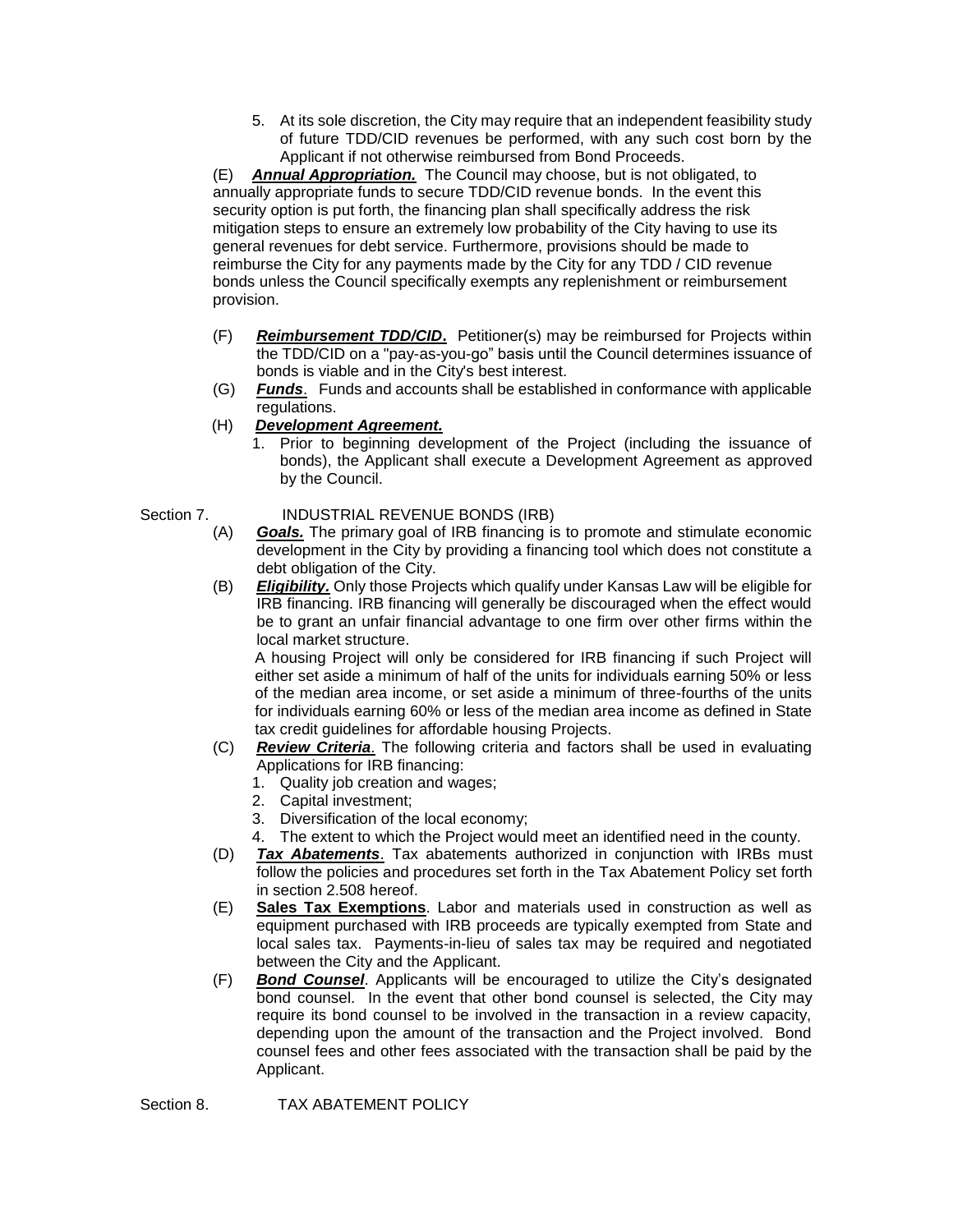- (A) *Eligibility.* Only those firms which qualify under Kansas law will be eligible for an abatement. Abatements for a business that would compete directly with existing businesses will not be encouraged unless the competing business has received or been offered similar incentives, or unless there is an overriding benefit to the City as a whole.
- (B) *Review Criteria.* The following criteria and factors shall be used in evaluating Applications for tax abatements:
	- 1. Net benefit to the taxing districts as shown in the Cost-Benefit Analysis;
	- 2. Quality job creation and wages;
	- 3. Capital investment;
	- 4. Diversification of the local economy;
	- 5. The extent to which the Project would meet an identified need in the City.
- (C) *Transfers.* No abatement granted by the City shall be transferred as a result of change in ownership of the exempted property. Any new owner shall file a new Application for abatement. Further, the City shall be notified by the business of any substantive change in the use of the tax exempt property.
- (D) *Special Assessments.* Special assessments are not eligible for exemption under this policy.
- (E) *Cost-Benefit Analysis.* The Finance Review Team will complete a cost-benefit analysis. This analysis will provide the economic impact upon the impacted taxing districts taking into account the public costs (tax abatement and other) and the public benefits (property tax base, sales tax base and other spin-off benefits). Generally, such a cost-benefit analysis will examine a ten-year timeframe, however such timeframe may be shorter or longer depending upon the term requested and the term of any other economic incentives contemplated for the Applicant.
- (F) *Notice to Taxing Jurisdictions/Public Hearing*. Prior to the granting of any tax abatement, the County Clerk shall notify in writing the impacted taxing districts about the public hearing and the proposed abatement at least seven days prior to the public hearing but as early as possible, and provide the taxing jurisdictions with a copy of the cost-benefit analysis and background materials.

The impacted taxing districts will be encouraged to provide input to the City regarding the impact of the proposed abatement on the property tax base as well as other issues.

(G) *Resolution and Performance Provisions*. After the public hearing, the Council may adopt a resolution specifying the annual abatement and the length of the abatement. The resolution will require two readings. The resolution shall outline annual job creation and investment targets which the Applicant must meet for all or a portion of the abatement to continue. The resolution shall also outline the method for decreasing the abatement if the annual

job creation targets are not met.

- (H) *Payment in Lieu of Taxes (PILOT) Agreement.* In order to grant an Abatement, a PILOT Agreement between the City and the Applicant will be required. The PILOT Agreement is the mechanism whereby the City establishes the level of Abatement (by setting the payment in lieu of taxes) and any performance standards (e.g. levels of payroll, investment and numbers of employees). The PILOT Agreement will establish a PILOT payment required of the business on an annual basis. The PILOT payment usually is a certain percentage of the taxes the Applicant would have paid without the Abatement. The PILOT Agreement may include a clawback provision as addressed below.
- (I) *Clawback Provisions.* A clawback provision allows the Council to modify or eliminate the tax exemption if they find that the business is not in compliance with the provisions of the PILOT. The tax exemption may be modified or eliminated as the Council deems appropriate, and the County Appraiser and Board of Tax Appeals shall be notified of such action. Provisions requiring specified performance as a condition for granting and maintaining the Abatement may be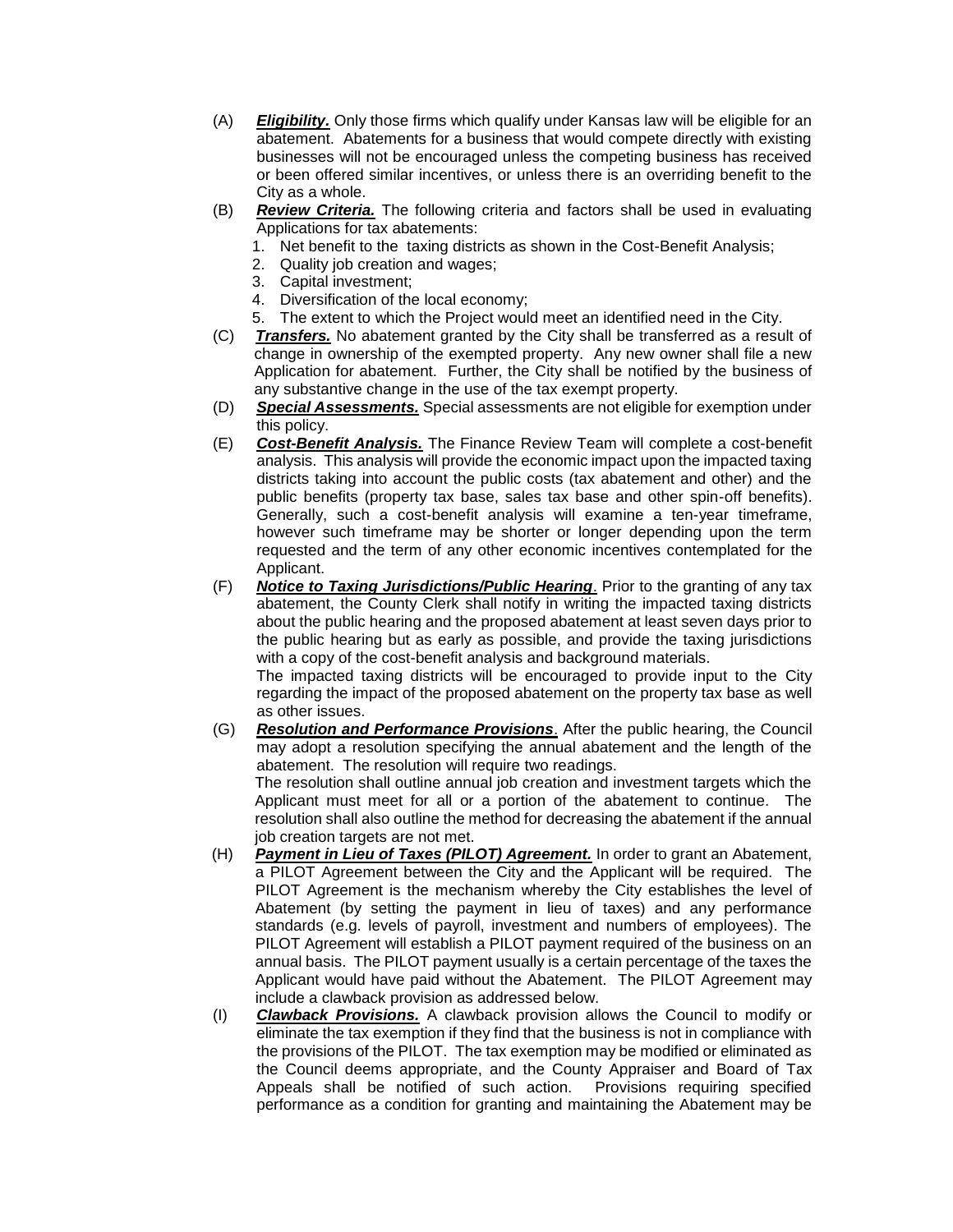considered as part of the agreement; and the time within which construction on the abated property must begin and be completed.

- (J) *Submission of Application to the Kansas Board of Tax Appeals.* After the Applicant has completed and submitted all necessary documentation to the County Clerk, the County Clerk will forward all necessary documentation to the County Appraiser's Office, which will be filed with the Kansas Board of Tax Appeals. The Board's decision to grant an Abatement is subject to the final determination of the Kansas Board of Tax Appeals.
- (K) *Annual Certification.* After the first year of the abatement and by February 1 each year thereafter, the Finance Team will review the abatement to certify that use of the property is still in accordance with Kansas law and that all other provisions of the abatement are being met. The Applicant will be required to complete and submit all necessary documentation to the County Clerk for annual submission to the County Appraiser's Office and the Kansas Board of Tax Appeals. It is the Applicant's obligation to see that the appropriate annual information is filed for the abatement to continue.
- (L) *Annual Report to the Board*. Prior to December 31 of each calendar year, the County staff shall prepare an annual report for the Board to review. Such report will include the status of all outstanding tax abatements and achievement of job creation targets.
- (M) *Documents*. All documents related to tax abatements, including the annual certifications, will be kept on file with the County Clerk.
- (N) *Duration and Amount of Abatement.* Application of the criteria set forth below will be considered in determining whether abatement should be awarded, and, if so, the length and amount of abatement granted. The following charts shall serve as a guide for the number of years for abatement and the amount of the abatement:

| <b>Amount of Capital</b><br><b>Improvements for</b><br><b>New Businesses</b> | <b>Years Eligible</b><br>for Abatement | <b>Amount of Capital</b><br><b>Improvements for</b><br><b>Existing Businesses</b> | <b>Years El</b><br>for Abat |
|------------------------------------------------------------------------------|----------------------------------------|-----------------------------------------------------------------------------------|-----------------------------|
| \$1,000,000 - \$1,999,999                                                    |                                        | \$250,000 - \$999,999                                                             | 5                           |
| \$2,000,000 - \$2,999,999                                                    | 6                                      | \$1,000,000 - \$1,999,999                                                         |                             |
| \$3,000,000 - \$3,999,999                                                    |                                        | \$2,000,000 - \$2,999,999                                                         | 8                           |
| \$4,000,000 - \$4,999,999                                                    | 8                                      | \$3,000,000 plus                                                                  | 10                          |
| \$5,000,000 plus                                                             | 10                                     |                                                                                   |                             |

| <b>Amount of Capital</b><br>Improvements for<br><b>Existing Businesses</b> | <b>Years Eligible</b><br>for Abatement |  |
|----------------------------------------------------------------------------|----------------------------------------|--|
| \$250,000 - \$999,999                                                      | 5                                      |  |
| $$1,000,000 - $1,999,999$                                                  |                                        |  |
| \$2,000,000 - \$2,999,999                                                  |                                        |  |
| \$3,000,000 plus                                                           | 1 በ                                    |  |

| % of Abatement for<br><b>New Business</b> | <b>Number of Net</b><br><b>New Employees to</b><br>the City | % of County Average<br><b>Salary</b> |
|-------------------------------------------|-------------------------------------------------------------|--------------------------------------|
| 25%                                       | $10 - 20$                                                   | 101% - 150%                          |
| 50%                                       | $21 - 50$                                                   | 101% - 150%                          |
|                                           | $10 - 20$                                                   | 151% - 200%                          |
| 75%                                       | 51 or more                                                  | 101% - 150%                          |
|                                           | 21 or more                                                  | 151% - 200%                          |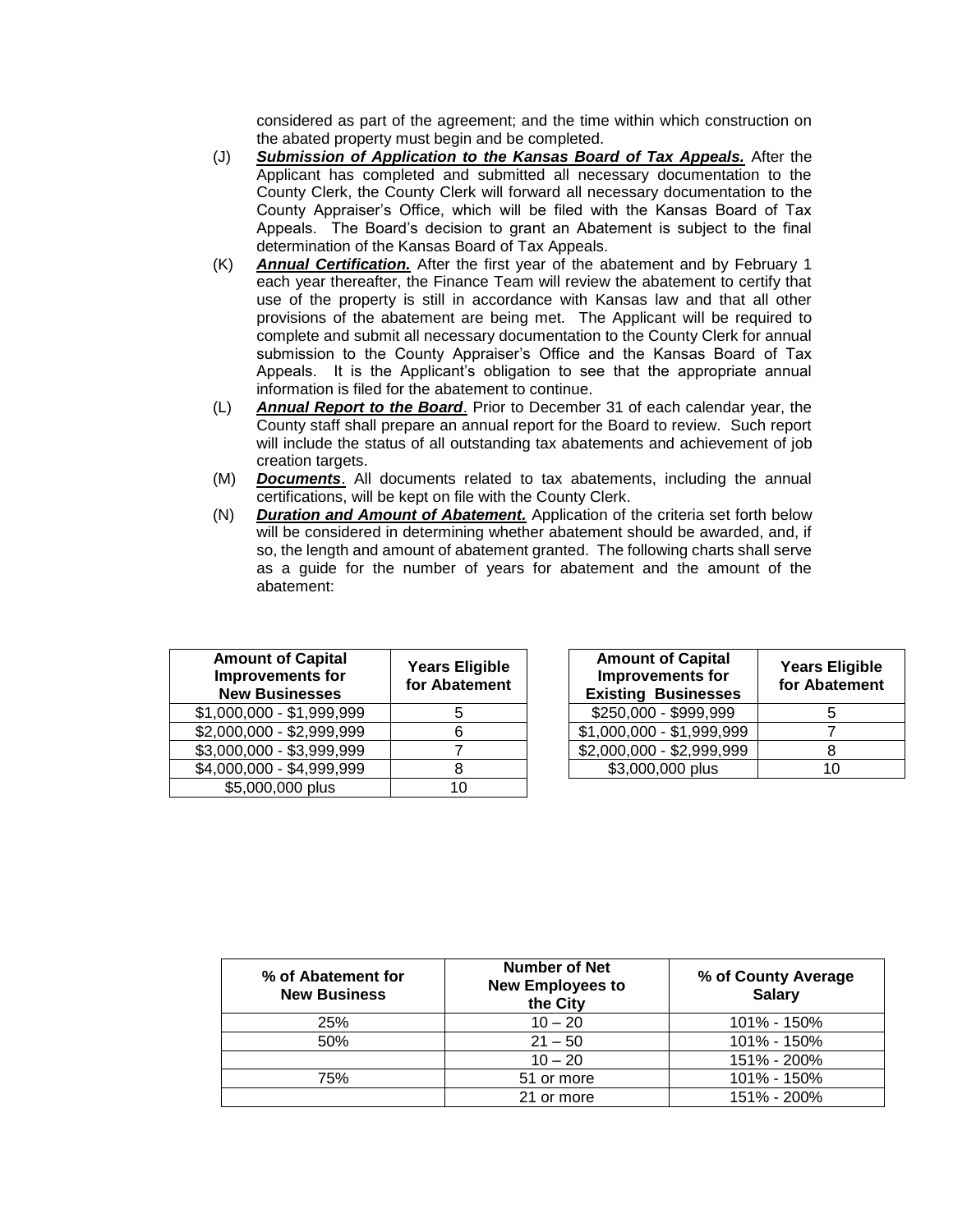|     | $\sim$<br>$\sim$ $-$<br>-- | 201%<br>or more |
|-----|----------------------------|-----------------|
| 00% | or more                    | 201% or more    |

| % of Abatement for<br><b>Existing Business</b> | <b>Number of Net</b><br><b>New Employees to</b><br>the City | % of State Average<br><b>Salary</b> |
|------------------------------------------------|-------------------------------------------------------------|-------------------------------------|
| 25%                                            | $5 - 10$                                                    | 101% - 150%                         |
| 50%                                            | $10 - 20$                                                   | 101% - 150%                         |
|                                                | $5 - 10$                                                    | 151% - 200%                         |
| 75%                                            | 21 plus                                                     | 101% - 150%                         |
|                                                | $11 - 21$                                                   | 151% - 200%                         |
|                                                | $5 - 10$                                                    | 201% or more                        |
| 100%                                           | 11 or more                                                  | 201% or more                        |

#### Section 9. MIAMI COUNTY INCENTIVE FUND (MCIF)

While the City of Louisburg, Kansas neither controls nor contributes to it, Miami County, Kansas maintains a source of flexible funds to be used in the pursuit of economic development Projects which may, or may not, be available to provide assistance for projects in the City. This flexible fund has the benefit of being available to address minor shortfalls in economic development Projects without the cumbersome statutory initiation and authorization costs. In addition, the fund might be used to assist Miami County with the necessary professional analysis for those economic development efforts initiated by the County but do not yet have a private investor or developer. Examples of these types of costs could be market studies, preliminary engineering costs estimates, environmental analysis, real estate purchase options and similar expenses. All requests or Applications for assistance shall be considered and acted upon in accordance with the policy created by Miami County, Kansas. These procedures are established under the authority of the Miami County Board of County Commissioners and any applications for assistance from the Miami County Incentive Fund shall be submitted to Miami County, Kansas.

# **TAX INCREMENT FINANCING POLICY (TIF) AND STAR PROJECTS**

#### Section 1. **INTRODUCTION**

Tax increment financing is a tool that enables governments to fund infrastructure, land acquisition, and other public investments in private redevelopment projects. The use of tax increment financing does not authorize any action not otherwise permitted; it merely allows the sponsoring government to divert taxes levied by it and other governments to pay for those actions. It presumes that if it were not for the public investments being made, the redevelopments and resulting tax increments being diverted to the projects would not otherwise occur.

Kansas state statutes permit only cities to create redevelopment districts and to divert taxes levied by the overlapping taxing districts to the city's Project. Cities must conduct public hearings and adopt ordinances with descriptions of proposed redevelopment districts. After a city passes such an ordinance, the county has 30 days to deny the creation of the redevelopment district. Upon finding that creation of a redevelopment district could cause adverse effects to the county, the board of county commissioners may deny the proposal, and in such case the City may not proceed with tax increments as a funding tool for the Project. Miami County, Kansas maintains a policy which outlines the criteria to be used by Board of County Commissioners in the determination of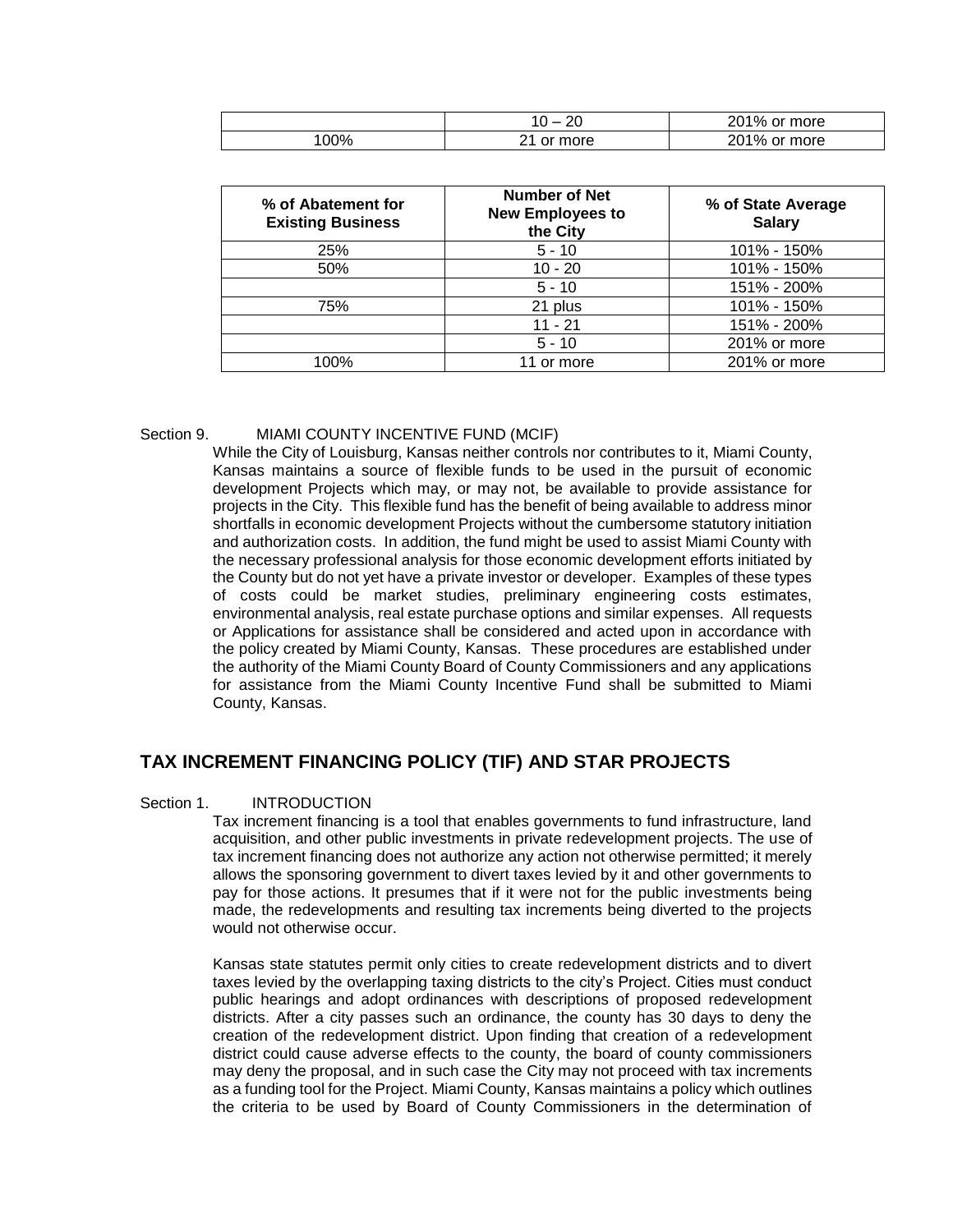adverse impacts of redevelopment districts on which the County's decision to approve prospective TIF Districts shall be made. The policy of the County will govern consideration by the County of all TIF districts proposed by every city located in Miami County.

For purposes of this Article 6 Tax increment Financing Policy (TIF) section, all references to TIF shall also include STAR projects. All of the requirements of the TIF Act must also be complied with for a STAR Bond project, including creation of a District and approval of a Plan. A STAR Project is a project whereby STAR Bonds are issued to finance Redevelopment Project Costs if the Secretary of Commerce makes a finding that the Project will create a major tourism area, is the restoration of an historic theater, has been designated as a "special bond project," or is a major motorsports complex.

### Section 2. PURPOSE OF POLICY

This Tax Increment Policy has been approved by the City for the following purposes:

- 1. To guide staff in forming recommendations regarding the approval of TIF districts;
- 2. To provide a framework within which staff and the City can evaluate proposed uses of tax increment financing; and
- 3. To inform the public of the City's position on the use of tax increment financing and the process through which decisions regarding the use of the tool are made.

### Section 3. POLICY STATEMENT

It is the policy of the City to support efforts to eliminate blight and promote redevelopment of substandard areas by allowing the diversion of tax revenues to TIF districts when such actions are shown to create no adverse effect.

#### Section 4. ADVERSE EFFECT TO CITY OR COUNTY

Adverse effect to the City may be cause for disapproval of a TIF district and shall be evaluated by the following criteria:

- 1. Considering the service demands placed on the City, the potential redirection of tax revenue would hinder effective future delivery of City public services.
- 2. Proposed Project is economically feasible without City funding support.
- 3. Proposed private equity funding is insufficient.
- 4. Costs to City government are greater than benefits to City government.
- 5. Sufficient data or notification was not provided for City staff to adequately review the proposal for a TIF district.
- 6. Disapproval by the Board of County Commissioners of Miami County, Kansas

#### Section 5. MINIMUM DATA REQUIREMENTS

The proposal for a TIF district shall describe how it would fulfill the basic statutory requirements, follow statutory procedures, and cite specifically applicable statutory references for the creation of TIF districts. K.S.A. §12-1771 *et. seq.* defines the conditions under which a TIF district may be created. Current statutory conditions require the property to be included in the TIF district be blighted; be in need of conservation to avoid becoming blighted; or be a major tourism area, a major commercial entertainment and tourism area, an inter-modal transportation area, a bioscience development area, or an enterprise zone as pursuant to K.S.A. §12-17,107 through 12- 17,113 prior to its repeal. Definitions of each of these conditions are specified in state law. To enable analysis and consideration, the following data elements must be received by the City at the earliest possible time, and in no event later than the date of the consideration by the Board of County Commissioners and City's adoption of an ordinance creating a TIF district:

1. Brief description of the Applicant (business – nature of business; non-business – nature of entity or group)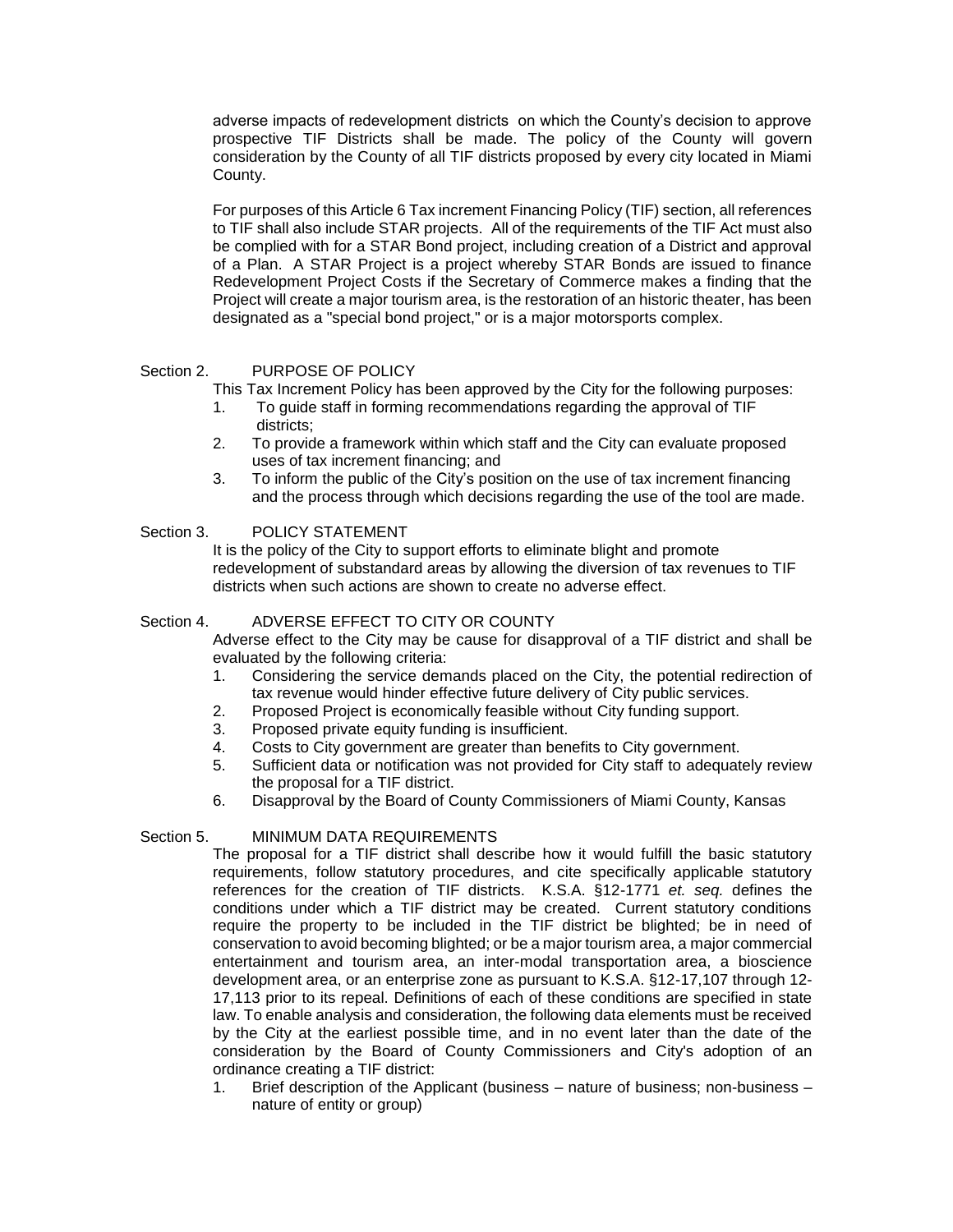- 2. Provide status and phasing for obtaining site control for the entire Project area (status such as fee simple, purchase agreement, purchase option, option expiration, etc.).
- 3. Names and addresses of the owners, and/or officers and directors of the entity requesting the TIF assistance (Applicant).
- 4. Legal description, address, parcel ID's, the existing assessed valuation of the real estate in the proposed district listing land and building values separately; map or boundary description and legal description of TIF area(s), and a map depicting the existing parcels of real estate.
- 5. A list of names and addresses of the owners of record of real estate within the district.
- 6. The existing zoning or rezoning classifications and district boundaries, and the existing and proposed land uses within the area. Description of plans for improving or expanding municipal services within the TIF district including, but not limited to, buildings and facilities, sanitary and storm sewers and lift stations, drainage conduits, channels and levies, refuse collection, road and street maintenance, street lighting and fixtures, underground gas, water, heating, and electrical services and connections in the right-of-way, sidewalks and pedestrian underpasses and overpasses, drives and driveway approaches within the right-ofway, water mains and extensions, plazas and arcades, parking facilities, landscaping and plantings, fountains, shelters, benches, sculptures, lighting, decorations, and similar amenities.
- 7. A description of the need for any relocation of residential, commercial, or industrial facilities.
- 8. A detailed description of the proposed Projects for which the TIF district is to be created, including a description of public and/or private improvements, building(s) including square footage, materials, proposed use, etc. and a site plan.
- 9. A Project pro forma showing detailed sources and uses of Project funding and identifying the shortfall between anticipated private funding and Project costs. Include the status of all sources of financing including private equity. The identified gap between sources and uses without public participation should match the requested participation.
- 10. A preliminary tax increment funding analysis showing how the public funding will be provided for the proposed Project reflecting requested amounts. Evidence that the anticipated private funding can be acquired, such as a letter of intent from a financial institution.
- 11. A market feasibility assessment showing whether the marketplace needs and will support the planned Project with a preference for an independent study conducted by a consultant retained by the City and independent of the developer.

# Section 6. ECONOMIC ANALYSIS AND RISK ASSESSMENT PROCESS

(A) Proposed uses of tax increment financing will be subject to rigorous economic analysis and risk assessment. The Finance Team will be responsible for overseeing the analysis and assessment process.

(B) The analysis and assessment of all proposed uses of tax increment financing will address the following questions as part of the standard format for reports to the Board:

- 1. What is the public purpose of the financial assistance to the Project?
- 2. Why is there a financial need for public investment and/or subsidy?
- 3. What is the total cost of the Project?
- 4. What are the proposed levels of public participation and of private equity participation by the developer?

(C) The results of the economic analysis and risk assessment will be presented to the Council at the time of the request for approval of the proposed use of tax increment financing. The report will identify any elements of the proposed Project that are not in conformance with this Tax Increment Policy.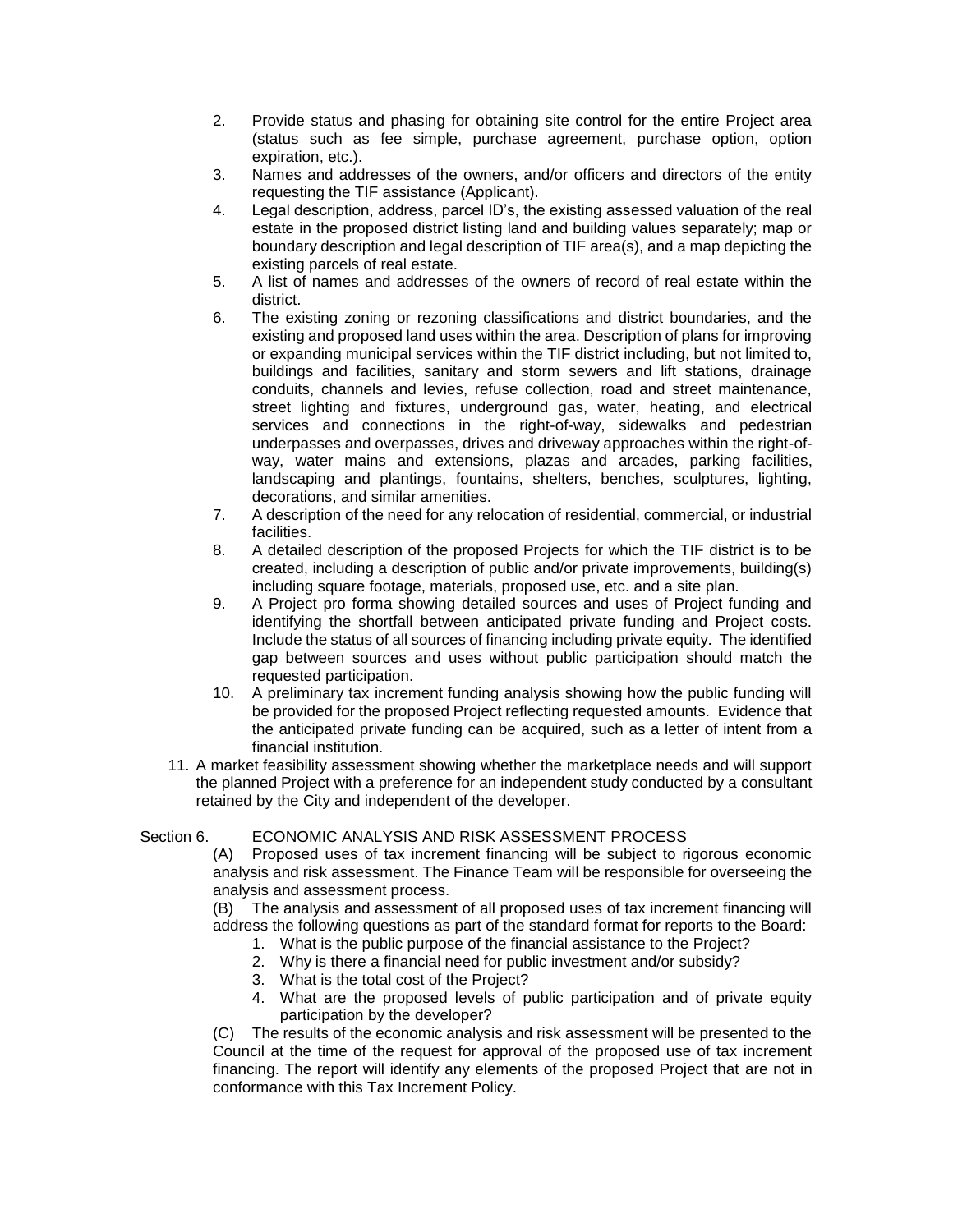#### Section 7. EVALUATION CRITERIA.

The following items will be taken into consideration in the evaluation of any development proposal requesting tax increment assistance.

- (A) *Need For Public Assistance.* In all cases, it is required that the need for tax increment financing to pay for public improvements be demonstrated and documented by the city to the satisfaction of the Finance Team. To the extent it is not part of the Minimum Data Requirements listed above all such documentation, including development budgets, cash flow projections, market studies and other financial and market information, must be submitted upon request. *Amount of Tax Increment Financing versus Private Investment.* All TIF district proposals should seek to maximize the amount of private investment per dollar of tax increment financing. Tax increment financing as percentages of total development costs and private equity funding will be determined for each Project (or discrete portion of a Project receiving a subsidy) and compared to other development projects or subprojects of similar scope and magnitude whenever possible.
- (B) *Term of Tax Increment Financing.* The term of the tax increment financing shall be kept to a minimum. The proposed term of any tax increment financing shall be fully documented and explained to the Council.
- (C) *Development Benefits and Costs.* The direct and indirect benefits of the development proposal shall be determined and quantified to the degree possible. Benefits shall include, but are not limited to, employment benefits (number of jobs retained or created, percentage of jobs held by City residents, wage and salary information, etc.), tax base benefits (estimated market value of new development, new property taxes generated, etc.), housing benefits (number of new rental or ownership units, number of affordable units, etc.), and other benefits relating to transportation, parking, blight remediation, environmental cleanup and historic preservation. Based on the market study, projections should be provided reflecting the potential impact the Applicant's project would have on existing firms offering competing products. Costs of the development proposal to the City shall also be identified to the degree possible. Such costs shall include, but are not limited to, additional required infrastructure, required local contributions by the County, and the impact on the County's budget if tax increment financing is used. The timeframe used for these cost estimates should equal the timeframe of the Project finance plan.

Section 8. APPLICATION.

- (A) Interested parties shall submit a TIF request via the Application for public financial participation provided by the City. City staff shall review all TIF Applications for compliance with City policy and Kansas (the "State") law and make a recommendation for preliminary approval and a decision to forward a petition to the Council for consideration and action. If the Finance Team believes the Application and proposed petition meets the criteria set forth in this Policy and should be recommended for approval, the Finance Team will work with the petitioner(s) to develop a Finance Plan to present to the Council when it considers the petition to establish the TIF.
- (B) Term. The Council shall review the financial feasibility of each TIF proposed for consideration and shall use this information in determining the appropriate term of financing for Projects within the TIF. TIF Bonds shall mature no more than twenty (20) years from date of issue.
- (D) Public Hearing. No Council public hearing consideration will occur unless all information is provided at least fifteen (15) business days prior to any such scheduled meeting. All fees and requirements of a funding agreement must also be met before Council consideration.
- (E) Criteria for Use of TIF District. The decision to establish a TIF is within the sole discretion of the Council. In determining whether or not to approve a request or petition to establish a TIF, the Council will evaluate whether or not the creation of a TIF is in the City's best interest, by considering one or more of the following criteria:
- 1. Promotes and supports efforts to develop or redevelop commercial sites to provide for reinvestment in the city;
- 2. Stimulates quality, retail development to enhance the City's economic base;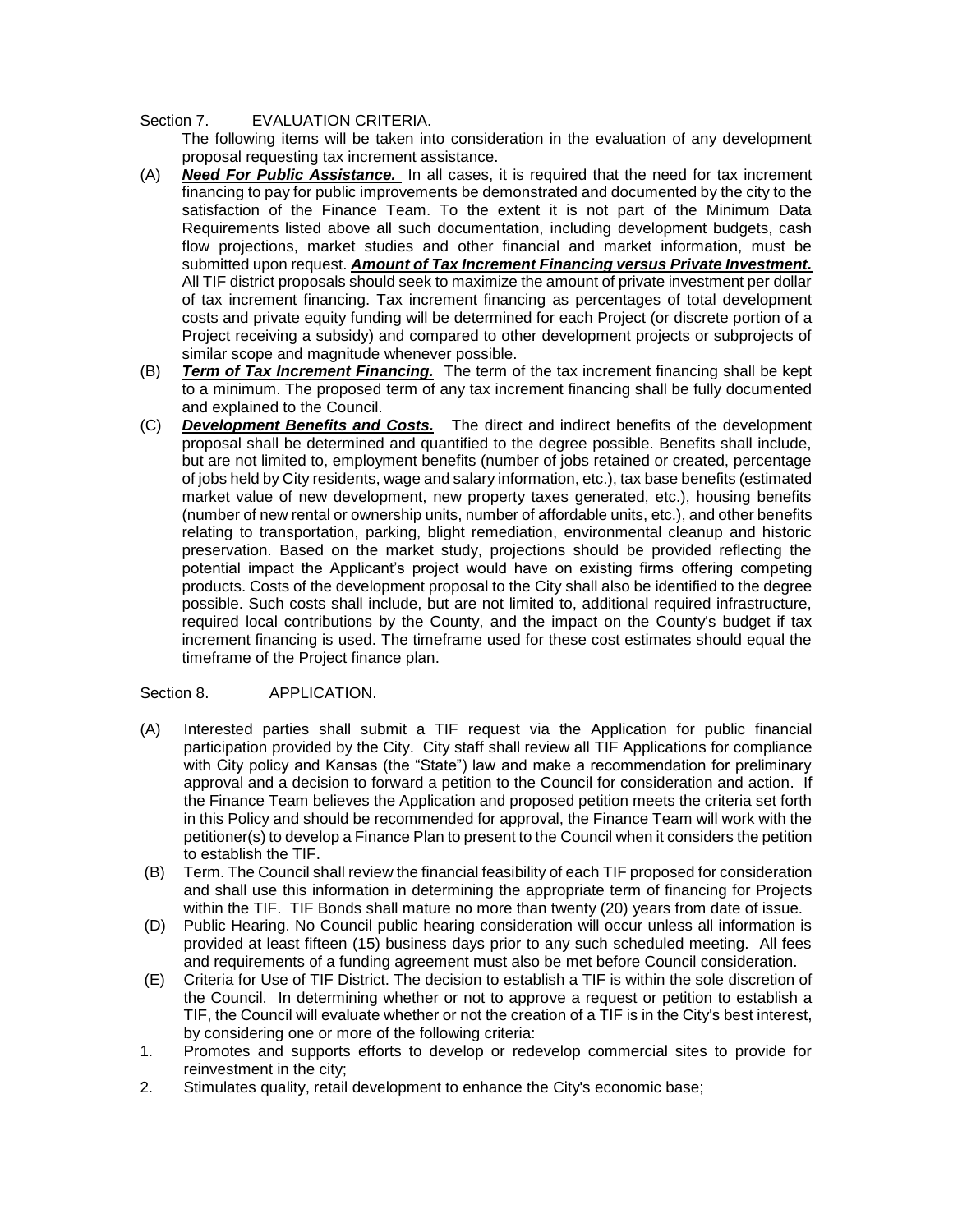- 3. Allows for the construction of infrastructure, including the construction of infrastructure beyond what the City would require or otherwise build;
- 4. The Projects will be located in an area that has been targeted by the Council for economic development or redevelopment; or has specific site constraints making development more difficult or costly;
- 5. The impact on other infrastructure systems, to include the cost of core system extensions to areas not adjacent to existing systems;
- 6. The financial risk to the City and any other government units of the financing proposal, to include exposure of the general property tax levy, enterprise funds positions and credit rating;
- 7. Recommendation of the Finance Team;
- 8. Other factors the Council deems relevant to its decision.
- (F) Conformance to Local Requirements, Including:
- 1. Compliance with uses anticipated in the Comprehensive Plan;
- 2. High degree of architectural design and site layout;
- 3. Enhanced use of landscaping, water quality best management practices and other sustainable features;
- 4. Design of infrastructure to meet public and/or private standards.
- (G) Additional Considerations:
- 1. Cost of the proposed improvements identified in the TIF;
- 2. Sources of funding, including the amount of equity funding in comparison to public funding;
- 3. Payment risk mitigation mechanisms offered by the Applicant;
- 4. Experience and stability of the proposed developer;
- 5. Whether or not tenants are in place, and the nature and quality of the tenants;
- 6. Economic competition the Projects within the TIF has and is expected to have in the future; and
- 7. Impact to current businesses within the City.

# Section 9. TIF FINANCING METHODS

- (A) TIF Sources of Funds. TIF Projects may be financed by any or all of the following sources: In any Plan the primary revenue source for repayment of debt is the tax increment generated from the redevelopment of the Project within the District. The Act provides that such increment is that portion of ad valorem taxes collected on real property (land and improvements thereon) within the District that is in excess of the amount produced from such property attributable to the assessed valuation of such property prior to the date the District was established. Ad valorem taxes collected on assessed valuation in existence on the date of establishment of the District will continue to be distributed to all taxing districts in the same manner as all other property taxes. For Districts created after July 1, 1997, the state school finance levy will be excluded from the tax increment. The increased increment in city sales tax, transient guest tax and city franchise fees within the District may also be captured. For major tourism areas and major commercial entertainment and tourism areas, state sales tax revenue are available in certain circumstances. The additional tax increment shall be captured, placed in a special fund and applied only for the purposes of paying the costs of the Project, including repayment of any authorized indebtedness associated with the Project. When such bonds and the interest thereon shall have been paid, the increment shall be apportioned to all taxing jurisdictions as before the creation of the District; provided however, if the Project has not been completed, the increment shall continue to be captured for the special fund until the Project is completed, not to exceed 20 years after date of approval of the Plan.
- (B) Finance Plan. If the Finance Team reviews the Application and the petition and finds it in the City's best interest to recommend creation of the TIF to the Council, the Finance Team will work with the Applicant to create a Finance Plan which shall be presented to the Council for consideration along with the petition. The Finance Plan shall address the recommended method of financing and specific terms associated therewith.
- (C) Bonds.
- 1. The City may issue TIF Bonds to finance a Project.